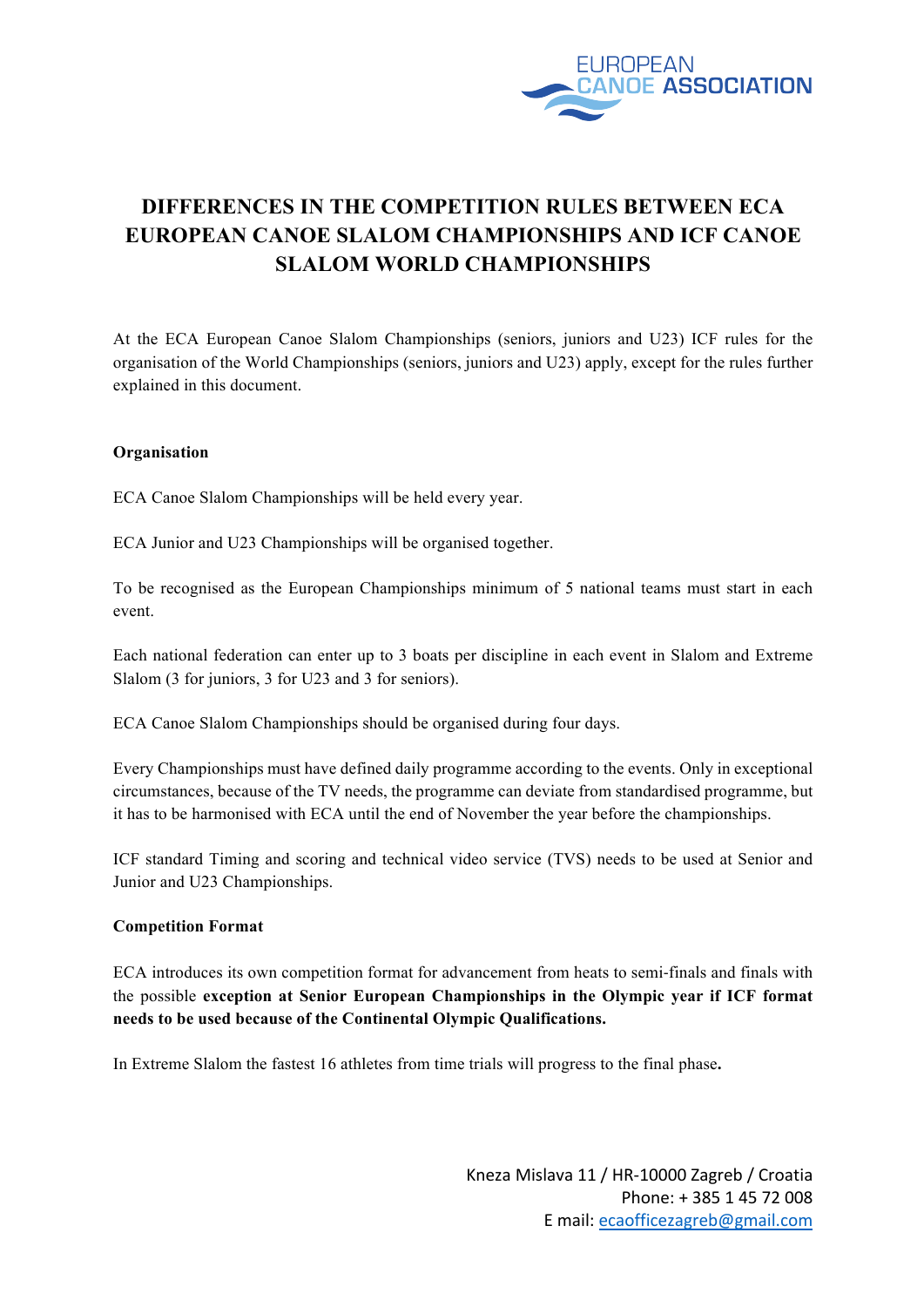

| Event      | To the Semi-final from     | To the Semi-final from     | To the |
|------------|----------------------------|----------------------------|--------|
|            | <b>Heats 1st run score</b> | <b>Heats 2nd run score</b> | Final  |
| Men's K1   | 20                         | 10                         | 15     |
| Women's K1 | 15                         | 5                          | 10     |
| Men's C1   | 15                         | 5                          | 10     |
| Women's C1 | 15                         | 5                          | 10     |

The number of Competitors that progress to the semi-final and finals will be as follows;

| Event        | To the final phase from time trials |
|--------------|-------------------------------------|
| Men's CSLX   | 16                                  |
| Women's CSLX | 16                                  |

# **Course for Slalom**

Two coaches should design a course at Championships. One coach from the team that would take part in the competition, which needs to be nominated by NF until March  $15<sup>th</sup>$  in the year of the Championships as head course designer and one from the Host Organising Committee as adviser.

As a recommendation for the Course Designers, the course should be navigable for MK1 in a time close to 80 seconds.

The course must consist of a minimum of 15 gates and a maximum of 25 gates, of which 6 or 8 must be upstream gates.

Course for semi-finals and finals may be changed from heats course.

During the course setting course designers can use demonstration team to demonstrate them if all of the combinations are negotiable in a fairly fluent way.

Ideally, demonstration team includes one right-handed MC1, one left-handed MC1, one right-handed WC1, one left-handed WC1, one MK1, one WK1.

The Chief Official, Technical Organiser and the Chief Judge may offer the Course Designers their advice on the course design and the hanging of the course.

Demonstration of the course by sections is part of a course setting process.